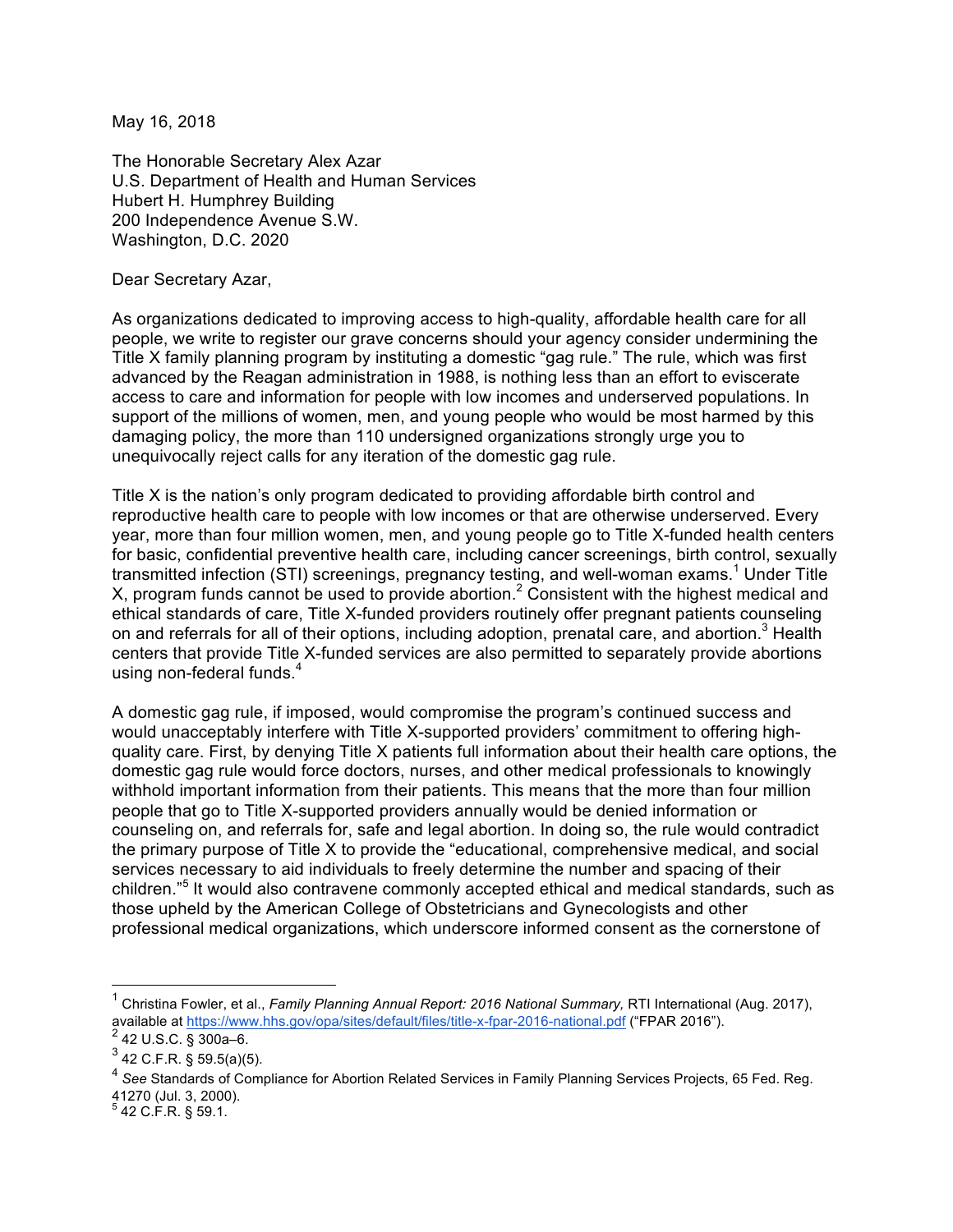medical care.<sup>6</sup> This would consequently undermine the relationship of trust that patients need and should have with their healthcare professionals.

Second, the Reagan-era domestic gag rule sought to impose an onerous new "physical separation" requirement on providers that both offer Title X-funded services and separately provide abortion using non-federal funds. Given that the statute and regulations already explicitly bar providers from using Title X funds for abortion, this change serves no conceivable purpose except to try to make it impossible for abortion providers to participate in Title X. This accords with recent calls for the domestic gag rule's revival from anti-abortion groups and lawmakers, which have touted it as a political measure expressly aimed at blocking Planned Parenthood health centers from seeing Title X patients—even though its impact would extend to the entire Title X network and the millions of people who rely on it for care. Because Planned Parenthood serves more than 40 percent of the program's patients nationwide, $\frac{7}{1}$  its elimination from Title X would cause the remaining Title X provider network to face enormous challenges in trying to absorb the organization's patients, and would likely lead patients to delay or even forgo critical Title X-funded care.

Together, these changes would further entrench inequity in our nation's health care system, which too often denies high-quality care and information to people with low incomes and people of color. More than half of the estimated four million family planning patients served through Title X belong to groups that face health inequities by virtue of their race or ethnicity. Twentyone percent of patients receiving care through Title X are African American, and 32 percent identify as Hispanic or Latino.<sup>8</sup> People of color in particular are already more likely to face serious health challenges, including higher-risk pregnancies, resulting from systemic barriers reducing their access to quality and compassionate health care services and resources.<sup>9</sup> And, consistent with Title X's statutory purpose, most patients that receive Title X-supported care have low incomes or lack insurance coverage: nearly two-thirds of Title X patients have incomes at or below the federal poverty level, and 43 percent of patients are uninsured.<sup>10</sup> Putting more obstacles in the way of these patients' access to essential reproductive health care and information would only worsen the existing problem.

Outside of the United States, we have already seen the Trump administration re-impose and expand the global gag rule. The global gag rule blocks U.S. global health assistance to all foreign nongovernmental organizations that use their own funds to engage in any abortionrelated service delivery or advocacy—including providing information, counseling and referrals. By forcing many of the most effective and trusted health care providers to forgo funding if they refuse to abide by the rule's restrictive demands, the global gag rule threatens people's access

 <sup>6</sup> Kinsey Hasstedt, *Unbiased Information on and Referral for All Pregnancy Options Are Essential to Informed Consent in Reproductive Health Care*, Guttmacher Institute (Jan. 2018), available at

https://www.guttmacher.org/gpr/2018/01/unbiased-information-and-referral-all-pregnancy-options-are-essential-<br>informed-consent (reviewing the policies of ACOG and other medical associations).

Jennifer J. Frost, et al., Publicly Funded Contraceptive Services At U.S. Clinics, 2015, Guttmacher Institute (Apr. 2017), available at

https://www.guttmacher.org/sites/default/files/report\_pdf/publicly\_funded\_contraceptive\_services\_2015\_3.pdf. 8 FPAR 2016.

<sup>&</sup>lt;sup>9</sup> Vernellia R. Randall, "Inequality in Health Care is Killing African Americans," American Bar Association (2009), available at

https://www.americanbar.org/publications/human\_rights\_magazine\_home/human\_rights\_vol36\_2009/fall2009/inequal ity\_in\_health\_care\_is\_killing\_african\_americans.html.<br><sup>10</sup> FPAR 2016.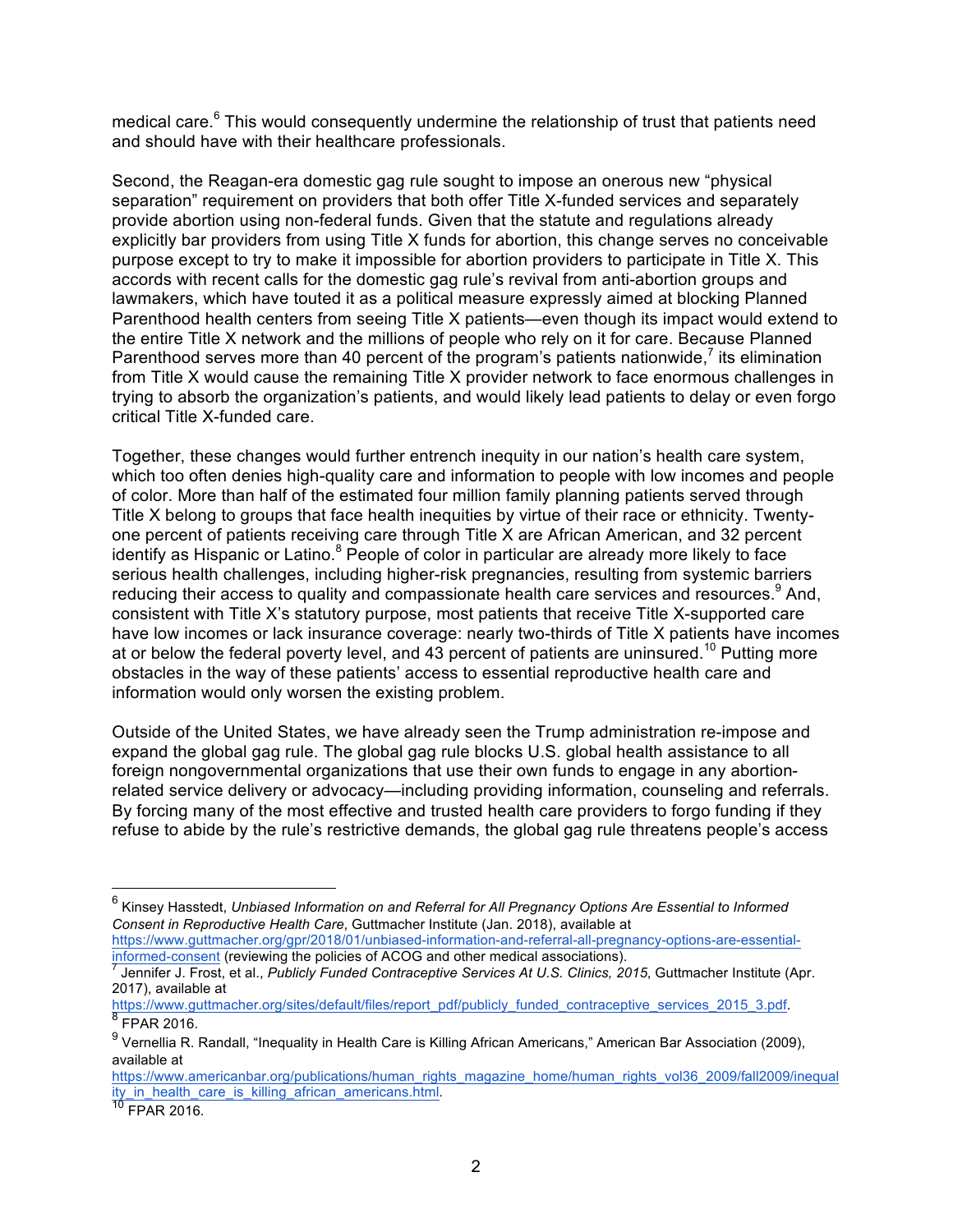to essential health services, including contraceptive and maternal and newborn health care.<sup>11</sup> Although different in many ways, the global gag rule and domestic gag rule are motivated by the same ideological agenda—an agenda that, whether imposed within the U.S. or abroad, we forcefully oppose.

The undersigned organizations therefore urge you to reject any proposals that would restrict access to high-quality, affordable family planning care under Title X, including the harmful domestic gag rule.

Sincerely,

Advocates for Youth AIDS Action Baltimore AIDS Foundation of Chicago American Association of University Women (AAUW) American Atheists American Civil Liberties Union American Humanist Association American Psychological Association American Public Health Association American Sexual Health Association Amnesty International USA Anti-Defamation League AVAC Bailey House, Inc. Big Cities Health Coalition Black Women's Health Imperative Black Women's Roundtable **Breakthrough** Catholics for Choice Center for American Progress Center for Biological Diversity Center for Community Change Action Center for Health and Gender Equity (CHANGE) Center for Inquiry Center for Reproductive Rights Chicago Foundation for Women Civil Liberties and Public Policy Program Community Catalyst Consortium of Universities for Global Health Disability Policy Consortium of Massachusetts Disciples for Choice Disciples Justice Action Network End Rape on Campus Equality California Families USA Feminist Majority

<sup>&</sup>lt;sup>11</sup> See. e.g., Sasha Ingber, "Kenyan Clinic Rejects Trump Abortion Policy, Loses \$2 Million In U.S. Aid," NPR (May 2, 2018) available at https://www.npr.org/sections/goatsandsoda/2018/05/02/604425181/kenyan-clinic-rejects-trumpabortion-policy-loses-2-million-in-u-s-aid.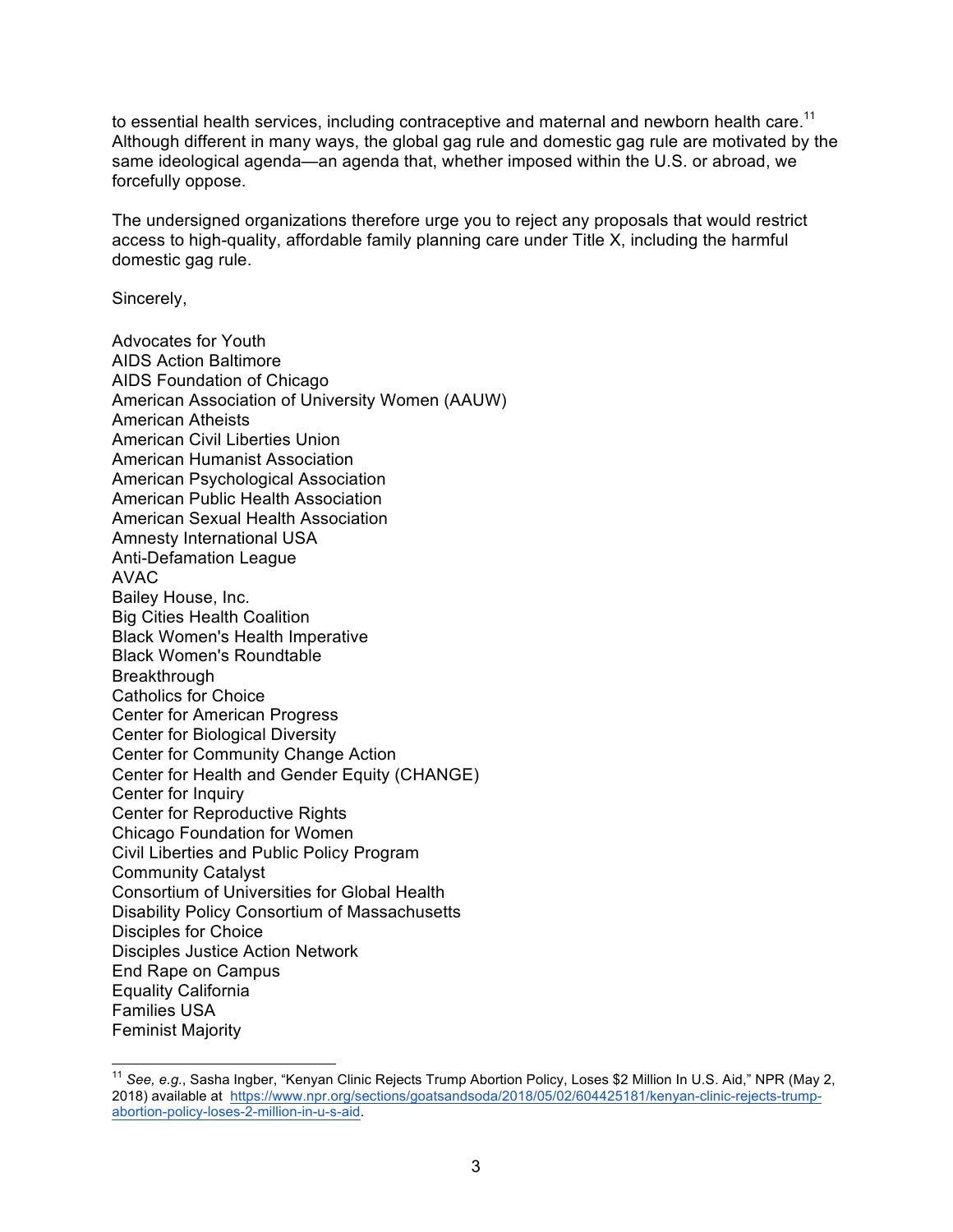First Unitarian Church of Dallas FORGE, Inc. Girls Inc. Guttmacher Institute Harm Reduction Coalition Health GAP (Global Access Project) Hispanic Federation HIV Medicine Association Human Rights Campaign In Our Own Voice: National Black Women's Reproductive Justice Agenda International Women's Health Coalition Ipas IYAFP Joint Action Committee The Leadership Conference on Civil and Human Rights Medical Students for Choice MoveOn Civic Action Muslims for Progressive Values NARAL Pro-Choice America National Abortion Federation National Asian Pacific American Women's Forum (NAPAWF) National Association of County and City Health Officials National Black Justice Coalition National Center for Lesbian Rights National Center for Transgender Equality National Council of Jewish Women National Equality Action Team (NEAT) National Family Planning & Reproductive Health Association National Health Law Program National Hispanic Medical Association National Latina Institute for Reproductive Health National LGBTQ Task Force National Network of Abortion Funds National Organization for Women National Partnership for Women & Families National Queer Asian Pacific Islander Alliance (NQAPIA) National Women's Health Network National Women's Law Center New Voices for Reproductive Justice NMAC PAI People For the American Way Physicians for Reproductive Health Planned Parenthood Federation of America Population Connection Action Fund Population Council Population Institute Positive Women's Network - USA Power to Decide, the campaign to prevent unplanned pregnancy Project Inform Raising Women's Voices for the Health Care We Need